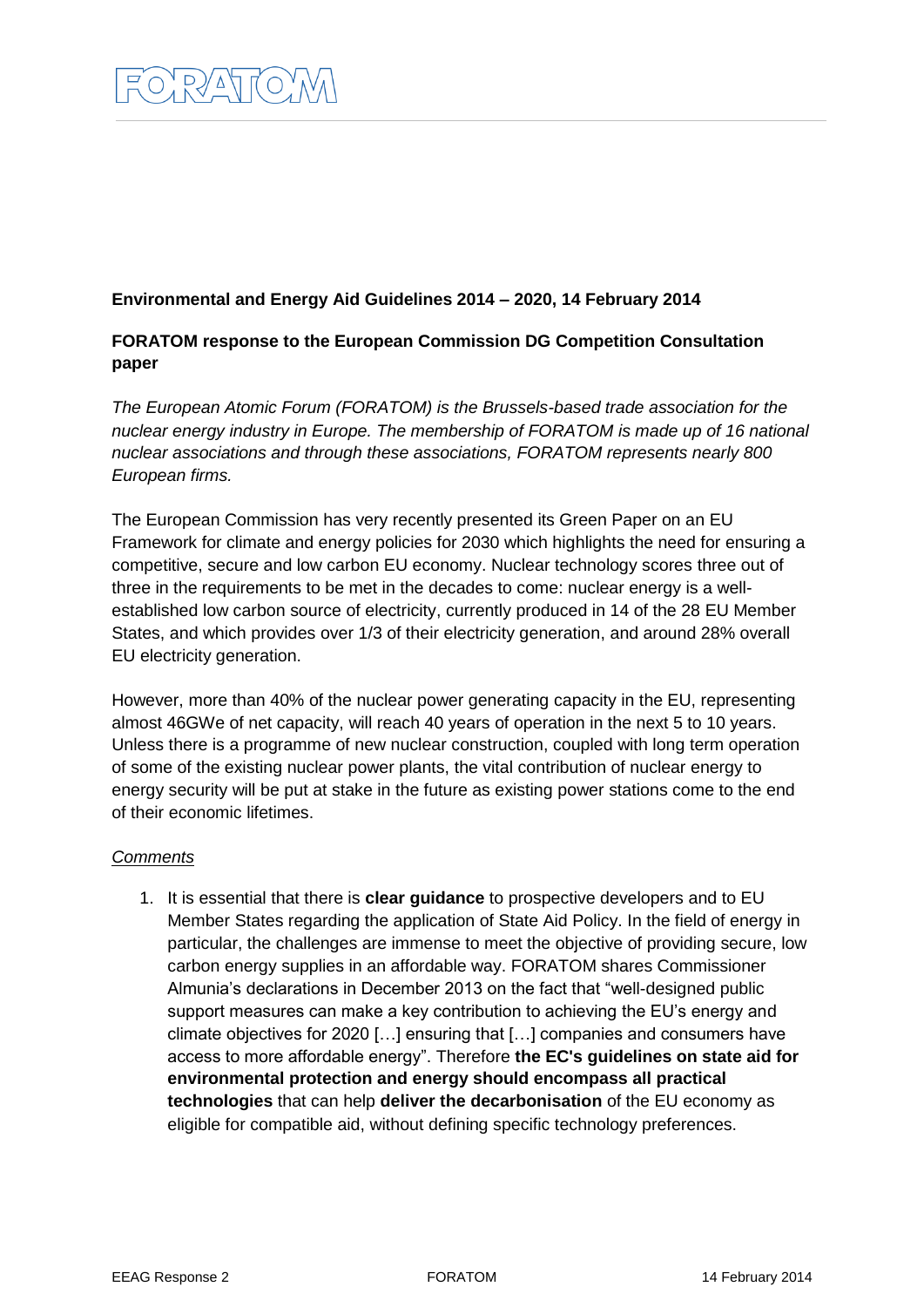- 2. In order to enable EU's successful transition to a low carbon economy, it will need to make sure that **all options available are taken into consideration without discrimination**. These include measures **to increase** the efficiency of energy use, demand side management, and above all **low carbon generation**.
- 3. **A level playing field for all forms of low carbon technologies**, including nuclear energy, **needs to be achieved.** In this context, FORATOM encourages the EC to mention in particular that current support schemes for individual Renewable Energy Systems (RES) are expanded to **all low-carbon sources including also CCS and nuclear**, thus avoiding the sole promotion of a less competitive energy source. Moreover, a clear pathway for the **phasing out of subsidies** as new technologies become competitive should be decided.
- 4. It is clear that **the current market arrangements do not deliver the necessary signals** for long-term investment in low carbon technologies, especially nuclear. It is therefore required that EU decision-makers ensure that current market failures and bottlenecks for investment in the EU are identified, that existing financing instruments are reinforced and that new ones are allowed to be established. In this respect, nuclear power has the benefit of long operational life spans and limited exposure to fossil fuel market volatility.
- 5. While nuclear power can be operated flexibly, it is not designed to be switched on and off, and in order to be operated economically should be run as a base load provider. If nuclear is considered as a back-up for intermittent sources of energy, there should be a Capacity Mechanism able to compensate for the loss of income. We therefore support the inclusion of CMs in the guidelines.
- 6. It is essential **that the EU supports the safe use of nuclear power** by those Member States that decide to pursue this option. **Long-term contracts** between utilities and users, **co-investment** and other **risk-sharing models** can facilitate investment decisions in nuclear, while giving predictability for future electricity supplies.
- 7. Fundamental to ensuring a sound investment environment for low carbon technologies is **a long-term signal through the price of CO<sup>2</sup> that properly reflects externalities**. The ETS system could provide this, but only if there is a robust, long term carbon price resulting from this. We believe that the real environmental and economic **cost of carbon** is **not reflected by its current ETS price**, and carbon prices should be significantly higher than they are today.
- 8. There is also a close link between the **decarbonisation of the economy** and the **security of energy supply**, the latter being a specific aim identified in the preamble to the Euratom Treaty. Security of supply requirements fall into two categories: ensuring enough low carbon plant is built, and that there is enough capacity to meet demand at all times. It is critical that the market framework is able to support both objectives. FORATOM believes that **consumers will benefit from security of supply being explicitly recognised as an objective that qualifies for state aid**.